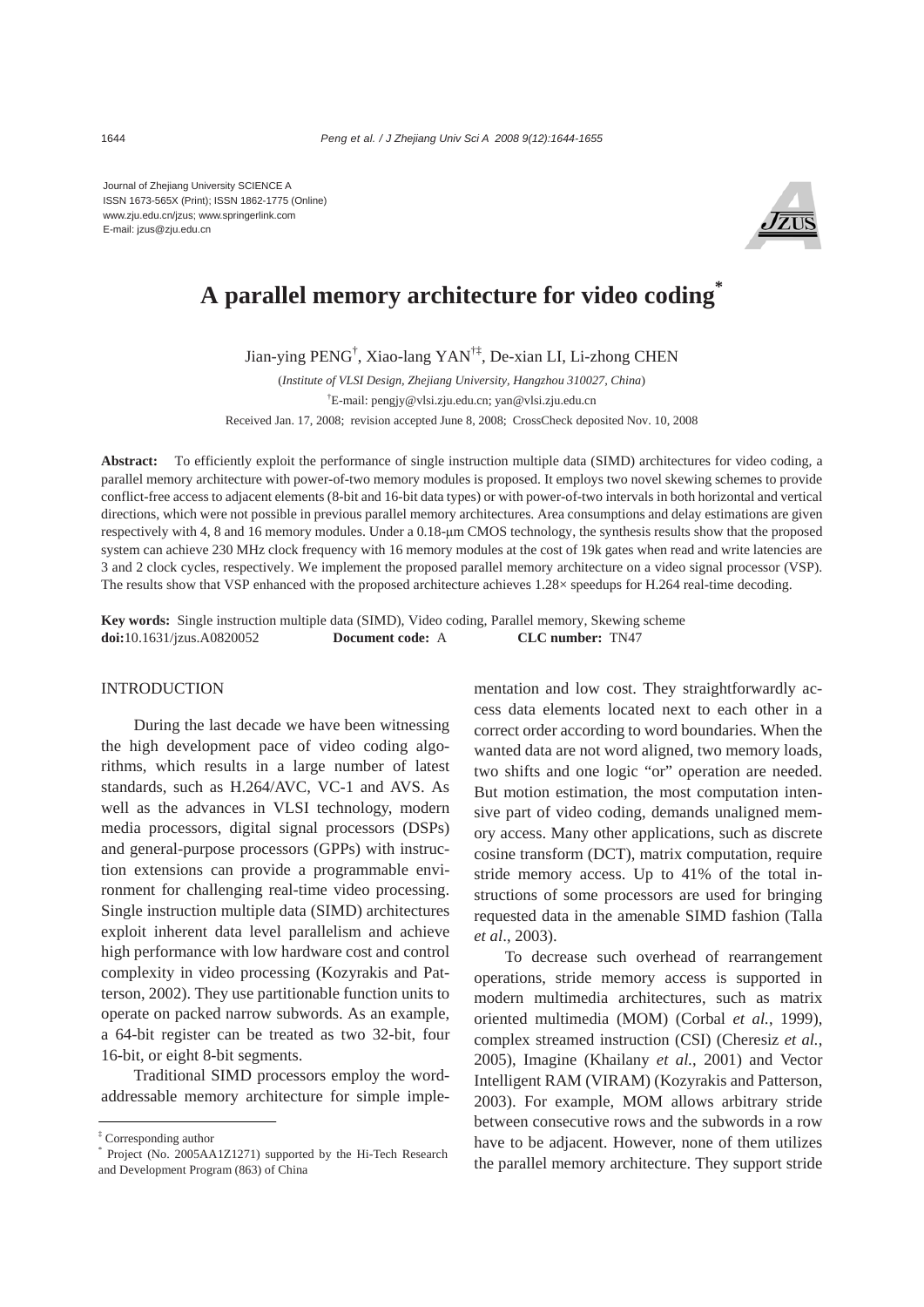and possibly some irregular accesses by collecting data to dense groups in an additional buffer (Aho *et al*., 2007). But parallel memories access only the required data in parallel without extra buffering or additional memory accesses. The parallel memory architecture with versatile access formats provides a high bandwidth of internal data memory for parallel processors, which is especially useful for subword SIMD parallel processing. Therefore, an efficient parallel memory architecture is essential for SIMD architectures in video processing.

In this paper, we propose a novel parallel memory architecture with power-of-two memory modules, which provides required parallel access formats of video coding. It supports conflict-free access with power-of-two strides in 2D directions for 8-bit pixels and 16-bit coefficients in video coding. The organization of the paper is as follows. Section 2 discusses the related works of parallel memory. Demanded access formats of video coding are presented in Section 3. Proposed skewing schemes are described in Section 4 whereas the proposed parallel memory architecture is depicted in detail in Section 5. Section 6 gives the ASIC results of hardware implementation with memory module numbers 4, 8 and 16, and comparisons with some reference architectures. The performance comparisons are shown in Section 7. Finally, Section 8 concludes the paper.

#### RELATED WORKS

Parallel memory architectures have been under active research for a long time (Sohi, 1993). The essential components of a parallel memory architecture are depicted in Fig.1. The address computation unit is hardwired to utilize predetermined module assignment function and address assignment function. The module assignment function (or skewing scheme) determines the distribution of data to the modules, whereas the address assignment function allocates the distribution of data to addresses within the memory modules. Using control signals, such as the access format and the position of the starting point, the address computation unit calculates the physical addresses and aligns them with right memory modules  $(S_0, S_1, \ldots, S_{M-1})$ . The data permutation network shuffles the requested data into a correct order according to the module assignment function.



**Fig.1 Diagram of parallel memory architecture** 

Researchers have proposed many skewing schemes to support versatile parallel access formats. For example, Park (2004) employed a prime number of memory modules to access data elements within a block, a row, a column, and a forward or backward diagonal subarray simultaneously. However, a prime number of memory modules complicated the hardware implementation and took redundant memory storage space. Ideally, the number of memory modules equals that of elements inside access formats. Processors usually employ parallel data path of power-of-two bytes, so we restrict our discussions to parallel memory schemes with power-of-two memory modules  $(M=2^n)$ .

The XOR-scheme was generalized by Frailong *et al*.(1985), which computed a physical address within a module as a dot product of a logical address of a data element and a transformation matrix, described as

$$
P(i, j) = AI \oplus BJ
$$
, when  $I = (i\%2^{u})_{2}, J = (j\%2^{v})_{2}, (1)$ 

where the number of memory modules is  $M=2^n$ , A and *B* are *n*×*u* and *n*×*v* binary matrices, respectively. Then calculations are performed by simple bitwise "XOR" and "AND" operations. An example of the XOR scheme is shown in Fig.2a.

Another class of frequently used parallel schemes is the linear skewing scheme, which was first introduced by Budnik and Kuck (1971). Linear schemes can be expressed as

$$
P(i, j) = (ai + bj)\%M,
$$
 (2)

where *a* and *b* are constants. An example, when  $a=b=1$  and  $M=8$ , is presented in Fig.2b. Linear functions have the important property—isotropic (Gossel *et al.*, 1994), which reduces the number of memory module permutations inside the access formats and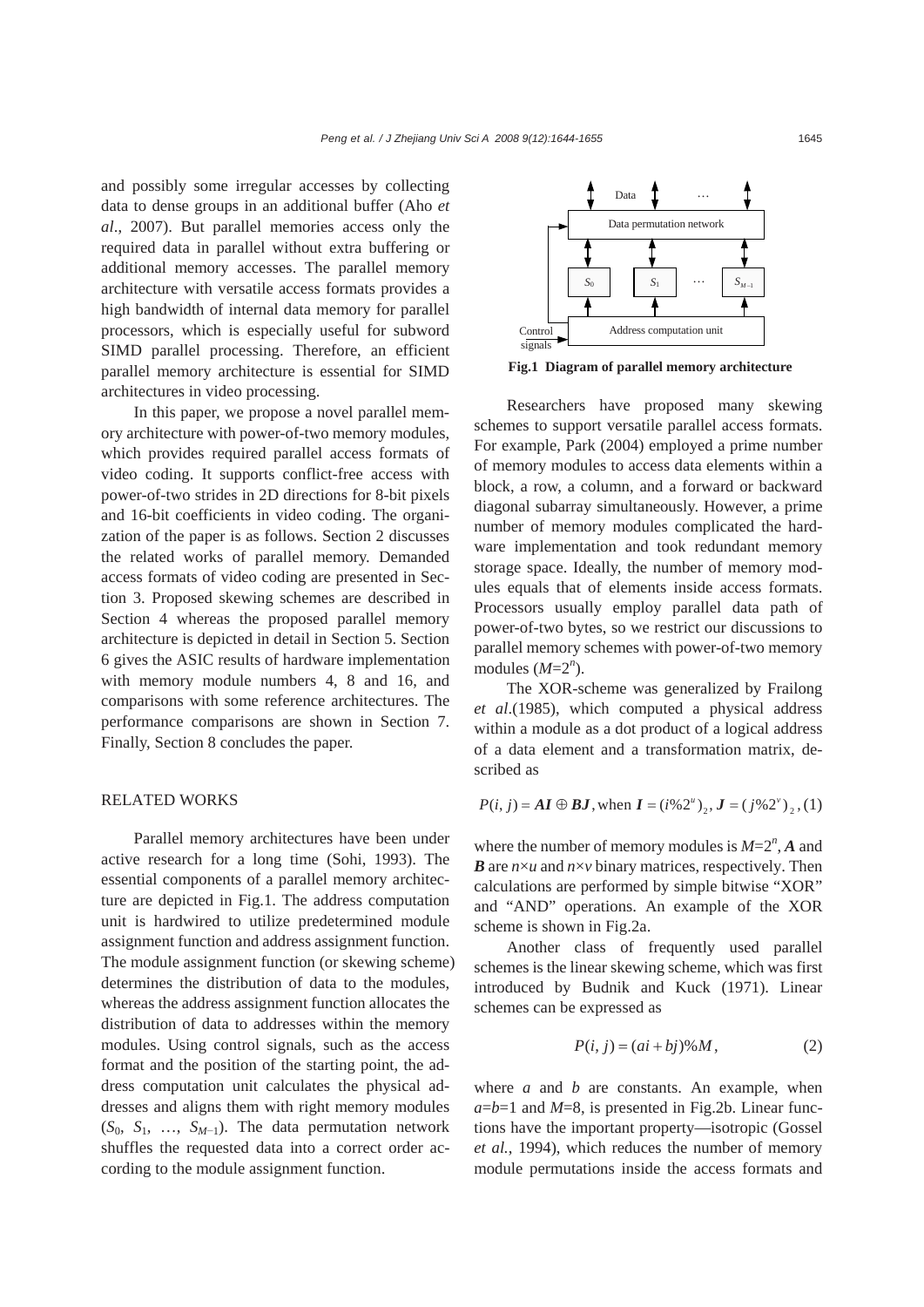

**Fig.2 Previous skewing schemes. (a) XOR scheme; (b) Linear scheme; (c) Multi-skewing scheme; (d) Multi-periodic diamond scheme** 

simplifies the address calculation circuit and the permutation network. But, it has been proven that it is not possible for a linear function to obtain conflictfree access for rows, columns, and forward and backward diagonals without redundant memory modules. A multi-skewing method was proposed by Deb (1996), which employed several linear module assignment functions to provide conflict-free access for various access formats of an *M*×*M* matrix, as shown in Fig.2c.

The multi-periodic diamond scheme was proposed in (Gossel *et al.*, 1994) and described by

$$
P(i, j) = P(i' + k\alpha, j' + l\beta) = \pi^{k} \pi^{l} P(i', j'), \quad (3)
$$

where  $P(i',j')$  determines the memory mapping of the basic domain. The position  $(i,j)$  in other blocks is permutated by the functions  $\pi^k$  and  $\pi^l$  along the *i*- and *j*-axis, respectively. For example, in Fig.2d, the basic

domain is the upper-left 8×8 block, and the other blocks are permutations of that block. Well chosen permutations enable the needed parallel access formats.

It is well known that access format combinations are quite limited for a single module assignment function without data redundancy and extra memory space (Gossel *et al.*, 1994). However, solutions might be found for specific applications, such as placement restrictions and several module assignment functions. Aho *et al*.(2004) presented the configurable parallel memory architecture (CPMA) that allowed several data access formats and skewing schemes to be implemented by a single hardware when the number of memory modules is arbitrary—But CPMA is too complicated for a specific application, while our work only concentrates on video coding. They proposed a configurable parallel memory system with arbitrary stride accessibility for multimedia processing (Aho *et*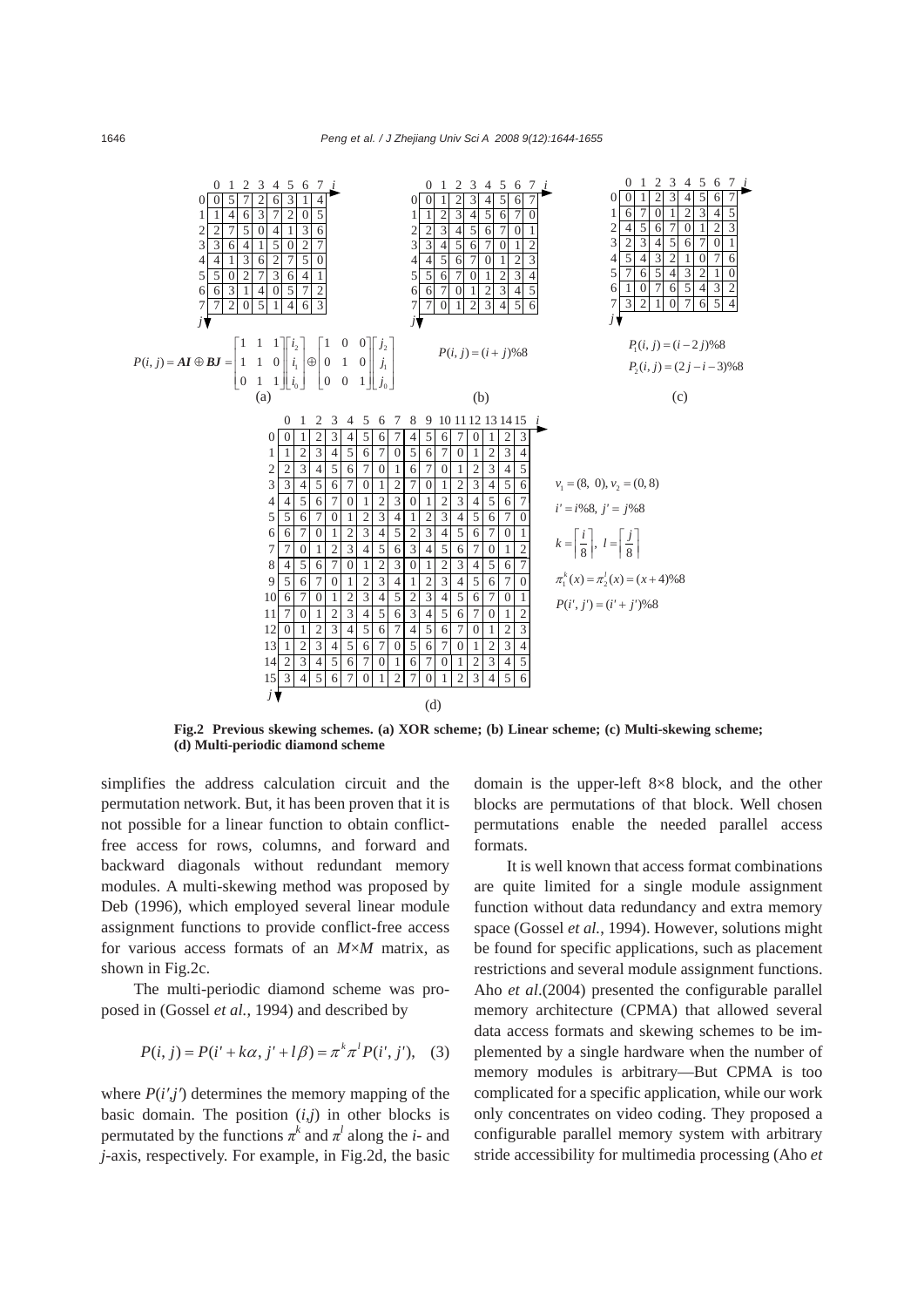*al.*, 2007). Parallel memory schemes for H.263 encoder are proposed in (Tanskanen *et al.*, 2000), but they did not give the implementation architecture. Tanskanen *et al*.(2004; 2005) presented two parallel memory architectures for video coding, which employed several XOR-schemes. But all the previous designs only support parallel access formats of 8-bit subword, and can not provide stride accessibility of 16-bit element, which is often demanded in video processing. Moreover, they just support 1D stride accesses, which are not suitable for 2D video coding. Based on the analysis of access formats in video coding, this paper presents a novel parallel memory architecture allowing conflict-free stride accesses in both horizontal and vertical directions.

#### ACCESS FORMATS OF VIDEO CODING

Video coding proceeds macroblock by macroblock, and macroblocks are further constructed by tree-based blocks of different sizes, such as 16×8, 8×8, 8×4, and 4×4. There are two data types of video

(16-bit) for coefficients. Most pixel computation processing: byte (8-bit) for pixels and half-word kernels in video coding, including motion estimation, compensation, padding, etc., need to access adjacent *M* pixels in horizontal or vertical directions without restricted start point placement. Meanwhile, alternate pixels in a row or column are demanded to be accessed in fractional pixel interpolation (Tanskanen *et al.*, 2000). In the 'in-place' computations of 2D orthogonal transforms, conflict-free parallel accesses to 16-bit elements with power-of-two strides in both a row and a column are required (Trenas *et al.*, 1998). Desired parallel access formats of video coding are shown in Fig.3. The memory module is to be accessed in a 2D scanning field. The pointed square presents the starting point location. UN stands for placement unrestricted. But shown as  $(5)~(8)$  in Fig.3, parallel accesses with power-of-two strides  $(2^l, l \neq 0)$  from 2 to *M*, need restrictions that the horizontal and vertical coordinates in the local *M*×*M* matrix should be less than  $2^l$  respectively for row and column accesses.



**Fig.3 Desired parallel access formats of video coding (***M***=4, 8 and 16). The memory module is to be accessed in a 2D scanning field. The pointed square presents the starting point location. UN stands for placement unrestricted**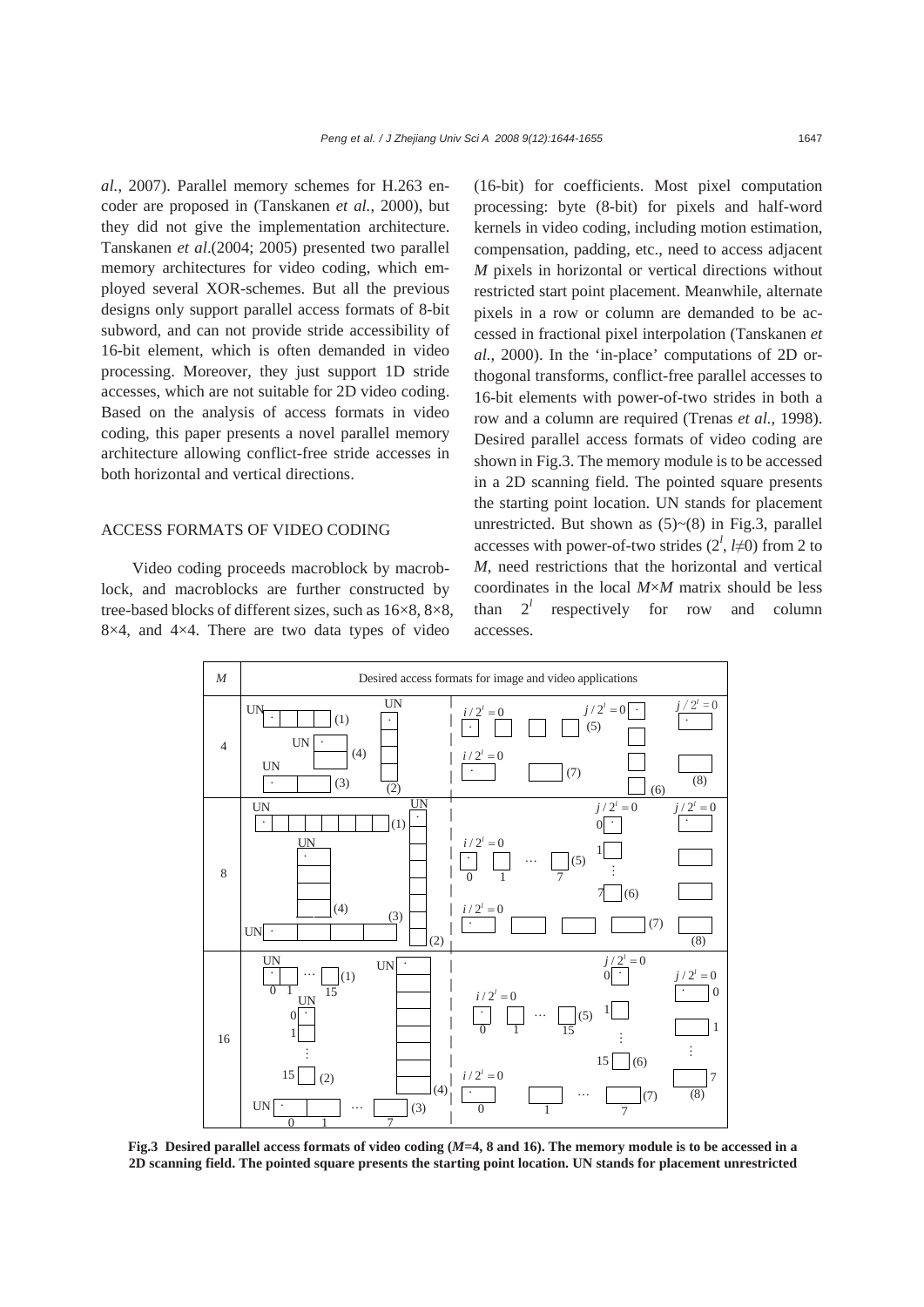## SKEWING SCHEMES FOR VIDEO CODING

Since all the stream data of video coding are stored in the single data memory, traditional 2D addressing mode just using the coordinates (*i*,*j*) to locate a position is not appropriate. A new 2D parallel memory access pattern is proposed in Fig.4. Two parameters determine the position of the starting point: (1) *base*, the base address of a data block, which is restricted to multiples of *M*; (2) 2D offsets in horizontal and vertical directions (*ox*,*oy*) between the base address and the starting point. Other definitions are given as follows:

*xstride*: the horizontal stride in bytes between neighbor elements. It should be power-of-two.



*ystride*: the stride in bytes between consecutive rows. For hardware simplicity, it is restricted to be multiples of *M* and be power of two.

*ES*: element size, 1 for 8-bit pixels and 2 for 16-bit coefficients.

*A*/*S*: 0 for accessing adjacent elements, when *l*=0; 1 for accessing sparse elements with power-oftwo strides 2*<sup>l</sup>* .

*column*: 0 for row access and 1 for column access.

As one single module assignment function cannot support all parallel access formats shown in Fig.3, we propose two parallel schemes (named A-scheme and S-scheme) based on the popular linear shift/rotate scheme (Li *et al.*, 2005) to meet the requirements of video coding. As shown in Fig.5, pixels (*ES*=1) within an 8×8 block and coefficients (*ES*=2) within a 4×4 block are mapped in the shift/rotate manner, in which the *i*th row of data is sifted/rotated by *i*×*ES* bytes, respectively. The memory module assignment function for the position  $(x, y)$  based on byte in an *M*×*M* matrix (*ES*=1) or an *M*/2×*M*/2 matrix (*ES*=2) is

$$
m(x, y) = (x + y \cdot ES)\%M. \tag{4}
$$

|       |       |       |       |       |       |       |       | Module | $\Omega$ | 1      | $\overline{2}$ | 3     | 4              | 5     | 6     | 7               |
|-------|-------|-------|-------|-------|-------|-------|-------|--------|----------|--------|----------------|-------|----------------|-------|-------|-----------------|
| (0,0) | (1,0) | (2,0) | (3,0) | (4,0) | (5,0) | (6,0) | (7,0) |        | (0,0)    | (1,0)  | (2,0)          | (3,0) | (4,0)          | (5,0) | (6,0) | (7,0)           |
| (0,1) | (1,1) | (2,1) | (3,1) | (4,1) | (5,1) | (6,1) | (7,1) |        | (7,1)    | (0,1)  | (1,1)          | (2,1) | (3,1)          | (4,1) | (5,1) | (6,1)           |
| (0,2) | (1,2) | (2,2) | (3,2) | (4,2) | (5,2) | (6,2) | (7,2) |        | (6,2)    | (7,2)  | (0,2)          | (1,2) | (2,2)          | (3,2) | (4,2) | (5,2)           |
| (0,3) | (1,3) | (2,3) | (3,3) | (4,3) | (5,3) | (6,3) | (7,3) |        | (5,3)    | (6,3)  | (7,3)          | (0,3) | (1,3)          | (2,3) | (3,3) | (4,3)           |
| (0,4) | (1,4) | (2,4) | (3,4) | (4,4) | (5,4) | (6,4) | (7,4) |        | (4,4)    | (5,4)  | (6,4)          | (7,4) | (0,4)          | (1,4) | (2,4) | (3,4)           |
| (0,5) | (1.5) | (2,5) | (3,5) | (4,5) | (5,5) | (6.5) | (7.5) |        | (3,5)    | (4,5)  | (5,5)          | (6.5) | (7,5)          | (0,5) | (1,5) | (2,5)           |
| (0,6) | (1,6) | (2,6) | (3,6) | (4,6) | (5,6) | (6,6) | (7,6) |        | (2,6)    | (3,6)  | (4,6)          | (5,6) | (6,6)          | (7,6) | (0,6) | (1,6)           |
| (0,7) | (1,7) | (2,7) | (3,7) | (4,7) | (5,7) | (6,7) | (7,7) |        | (1,7)    | (2,7)  | (3,7)          | (4,7) | (5,7)          | (6,7) | (7,7) | (0,7)           |
|       |       |       |       |       |       | (a)   |       |        |          |        |                |       |                |       |       |                 |
|       |       |       |       |       |       |       |       | Module | $\theta$ | 1      | $\overline{c}$ | 3     | $\overline{4}$ | 5     | 6     | $7\phantom{.0}$ |
| (0,0) |       | (1,0) |       | (2,0) |       | (3,0) |       |        |          | (0, 0) |                | (1,0) |                | (2,0) |       | (3,0)           |
| (0,1) |       | (1,1) |       | (2,1) |       |       | (3,1) |        |          | (3,1)  |                | (0 1) |                | (1 1) |       | (2 1)           |
| (0,2) |       | (1,2) |       | (2,2) |       | (3,2) |       |        |          | (2 2)  |                | (3,2) |                | (0,2) |       | (1,2)           |
|       | (0,3) |       | (1,3) | (2,3) |       |       | (3,3) |        |          | (1,3)  |                | (2,3) |                | (3,3) |       | (0,3)           |
|       |       |       |       |       |       |       |       | (b)    |          |        |                |       |                |       |       |                 |

**Fig.5 Linear shift/rotate scheme with** *M***=8. (a) 8×8 pixel block; (b) 4×4 coefficient block**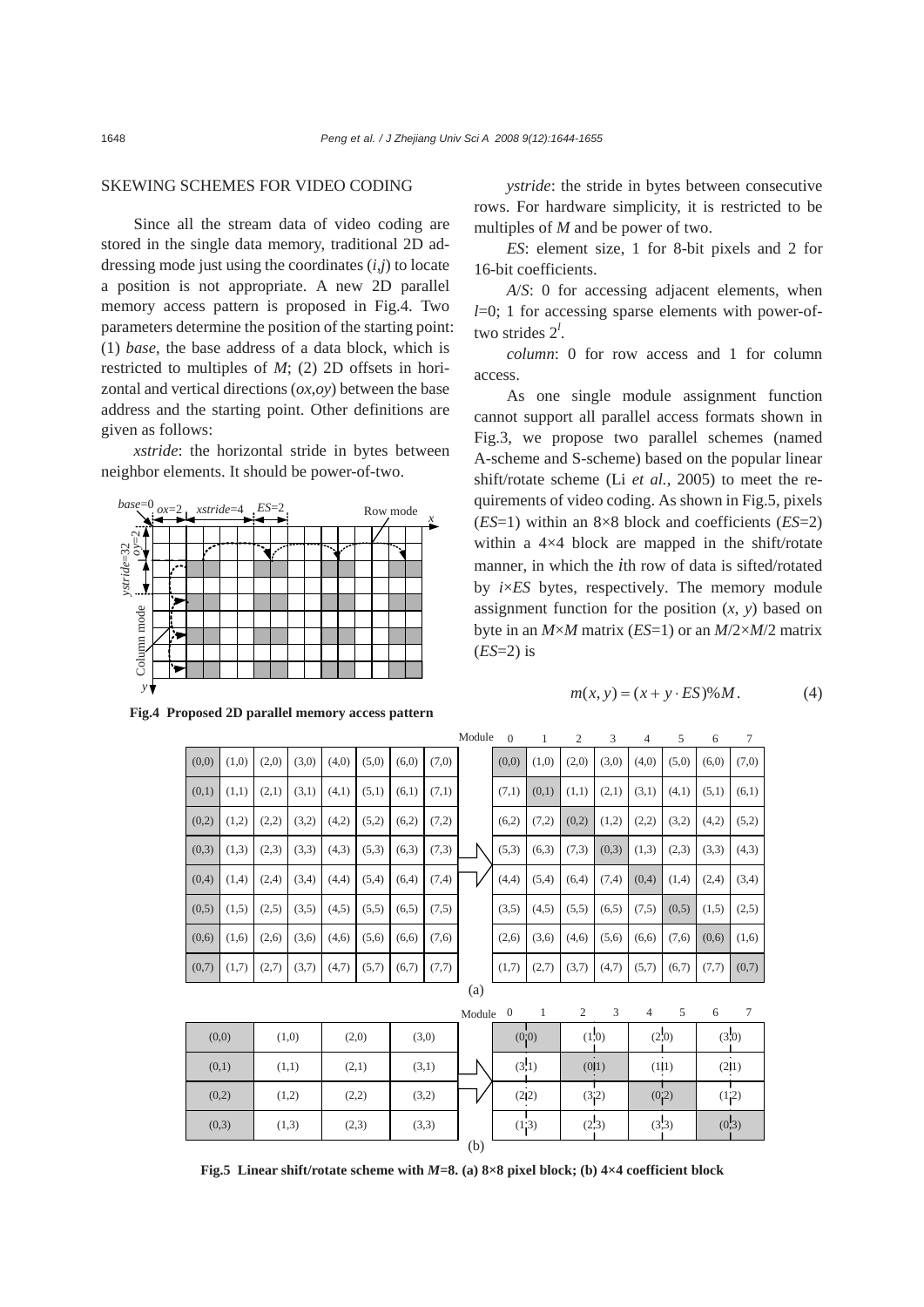By using this scheme, each data element belonging to a row or a column in the matrix is stored in the distinct modules. As a result, parallel memory accesses in horizontal and vertical directions can be supported.

## **Proposed A-scheme for adjacent access**

To provide parallel access to adjacent both 8-bit and 16-bit elements in a row or a column of a *U*×*V* image matrix, as shown by  $(1)$   $\sim$   $(4)$  in Fig.3, the A-scheme is proposed. A-scheme partitions the image matrix into size  $M \times M$  (*ES*=1) or  $M/2 \times M/2$  (*ES*=2) sub-matrices, and all sub-matrices employ the linear shift/rotate scheme, which is described as Eq.(4). Then the module assignment function for position  $(x, y)$ is given as

$$
\phi(x, y) = \phi(x_0 + KM, y_0 + jM)
$$
  
=  $m(x_0, y_0) = (x_0 + y_0)\%M,$  (5)

where  $(x_0, y_0)$  is the new coordinates in a local sub-matrix of the original position  $(x, y)$ . A-scheme  $\phi$  is periodic, as  $\phi(x,y) = \phi(x+kM, y+jM)$ , for  $k, j = \ldots, -2$ , −1, 0, 1, 2, …. As an example, when *M*=8, the memory module distributions of a 16×16 pixel block (*ES*=1) and an 8×8 coefficient block (*ES*=2) using A-scheme are shown in Figs.6a and 6c, respectively.

In our defined 2D access pattern, the new coordinates in local sub-matrix of *i*-byte (0≤*i*<*M*) element from the starting position *base* and (*ox*,*oy*) is represented as followings:

row: 
$$
\begin{cases} x_i = (\alpha x + i)\% M, \\ y_i = \alpha y \% M, \end{cases}
$$
  
column: 
$$
\begin{cases} x_i = (\alpha x + i\% ES)\% M, \\ y_i = (\alpha y + i/ES)\% M. \end{cases}
$$
 (6)

So the module assignment function of A-scheme can be deduced by combining Eqs.(5) and (6) as:

$$
m(i) = \begin{cases} [(ox + i) \% M + (oy % M) \cdot ES] \% M, & \text{row,} \\ [(ox + i \% ES) \% M + (oy + i / ES) \cdot ES] \% M, & \text{column.} \end{cases}
$$
(7)



**Fig.6 Module distributions of A- and S-schemes (***M***=8). (a) 16×16 pixel block using A-scheme; (b) 16×16 pixel block using S-scheme; (c) 8×8 coefficient block using A-scheme; (d) 8×8 coefficient block using S-scheme**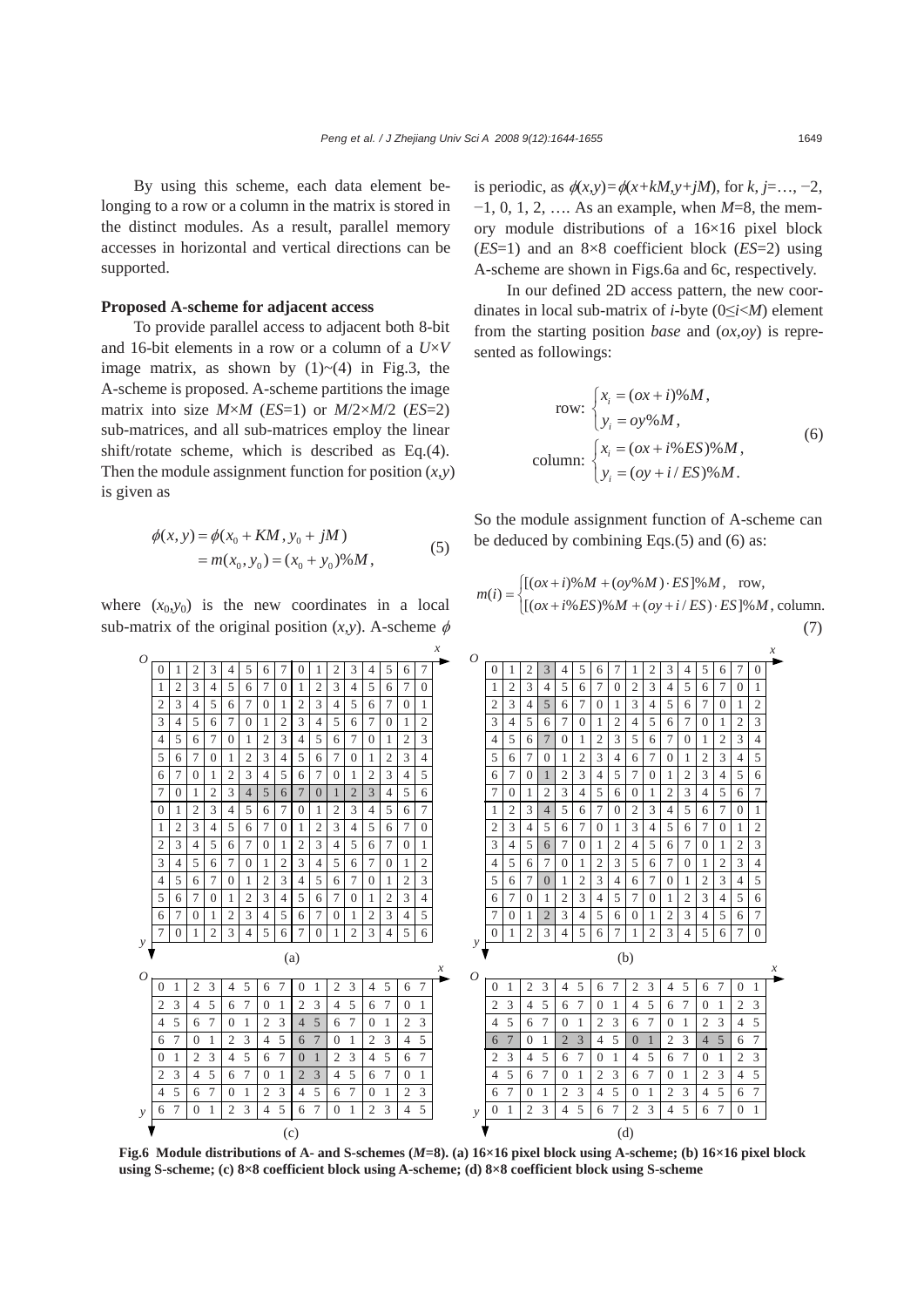#### **Proposed S-scheme for sparse access**

We propose another parallel scheme, S-scheme, to support accesses with power-of-two intervals from 2 to *M* between two neighbor elements in a row or a column, as depicted by  $(5)~(8)$  in Fig.3. The image matrix is also divided into blocks of size *M*×*M* (*ES*=1) or  $M/2 \times M/2$  (*ES*=2). The top left block  $(x, y \le M)$  when *ES*=1;  $x \le M$ ,  $y \le M/2$  when *ES*=2) applies the basic linear shift/rotate scheme as Eq.(4). The skewing scheme for other sub-matrices at position (*s*,*t*) is defined as

$$
\varphi(x, y) = [m(x_0 + y_0) + (s + t) \% M \cdot ES] \% M, \quad (8)
$$

where  $(x_0, y_0)$  are the new coordinates in a local sub-matrix of the original position  $(x, y)$ ,  $s=s_{k-1}+s_{k-2}$ +…+*s*1 (*k*=⎡*U*/*M*⎤), *t*=*tj*−1+*tj*−2+…+*t*1 (*j*=⎡*V*/*M*⎤, *ES*=1;  $j = \lceil 2V/M \rceil, ES = 2$ .

S-scheme is not periodic, but local skewing is linear and periodic. It permits simultaneous access to *M*-byte elements in a row or a column with power-of-two intervals from 2 to *M.* The initial position  $(x, y)$  must satisfy the following requirement:

row: 
$$
(x\%M)/2^i = 0,
$$
  
column:  $(y\%M)/2^i = 0.$  (9)

The memory module distributions of a 16×16 pixel block (*ES*=1) and an 8×8 coefficient block (*ES*=2) by S-scheme are given in Figs.6b and 6d, respectively. For example, in Fig.6b, we can access elements in a column, with initial position (0,3) and strides equal to 2. The coordinates of accessed elements are {(0,3), (2,3), (4,3), (6,3), (8,3), (10,3),  $(12,3)$ ,  $(14,3)$ }, which are assigned to the memory 3, 5, 7, 1, 4, 6, 0 and 2 respectively.

In the S-scheme, the new coordinates in the local sub-matrix of *i*-byte (0≤*i*<*M*) element from the starting position *base* and (*ox*,*oy*) are represented as

row: 
$$
\begin{cases} x_i = [\alpha x + i\%ES + (i/ES) \cdot xstride]\%M, \\ y_i = \alpha y \%M, \end{cases}
$$
  
column: 
$$
\begin{cases} x_i = (\alpha x + i\%ES)\%M, \\ y_i = (\alpha y + i/ES)\%M. \end{cases}
$$
 (10)

And the positions of the sub-matrix are

row: 
$$
\begin{cases} s_i = [\alpha x + i\%ES + (i/ES) \cdot x \text{stride}]/M, \\ t_i = \frac{oy}{M}, \\ \text{column:} \begin{cases} s_i = (\alpha x + i\%ES)/M, \\ t_i = (\frac{oy}{i} + i/ES)/M. \end{cases} \end{cases}
$$
 (11)

Therefore the module assignment function of S-scheme based on our defined 2D access pattern is

$$
m(i) = [x_i + (y_i + s_i + t_i) \% M \cdot ES] \% M. \tag{12}
$$

#### PROPOSED HARDWARE ARCHITECTURE

The block diagram of the proposed parallel memory architecture is shown in Fig.7. The input parameters including *base*, (*ox*,*oy*), *xstride*, *ystride*, *ES*, *A*/*S* and *column*. Instead of the bi-directional crossbar in Fig.1, two data permutation networks (DPNs) are employed to permute the written or read data according to the control signals from the address generation unit (AGU).



**Fig.7 Block diagram of the proposed architecture** 

Fig.8 depicts a block diagram of AGU. The outputs of the unit are the physical addresses for each memory module and read and write control signals for the two DPNs. Inside AGU, the effective address unit (EAU) computes the effective addresses *EAi* of each accessed data. The low *n* ( $n = \log_2 M$ ) bits of *EA<sub>i</sub>* determine the index of the assigned memory module for element *i*, and the remaining bits determine the real inside address within the assigned module. The permutation control unit (PCU) reorders the memory module numbers. According to these values, the address permutation network (APN) directs the physical addresses to the proper memory modules.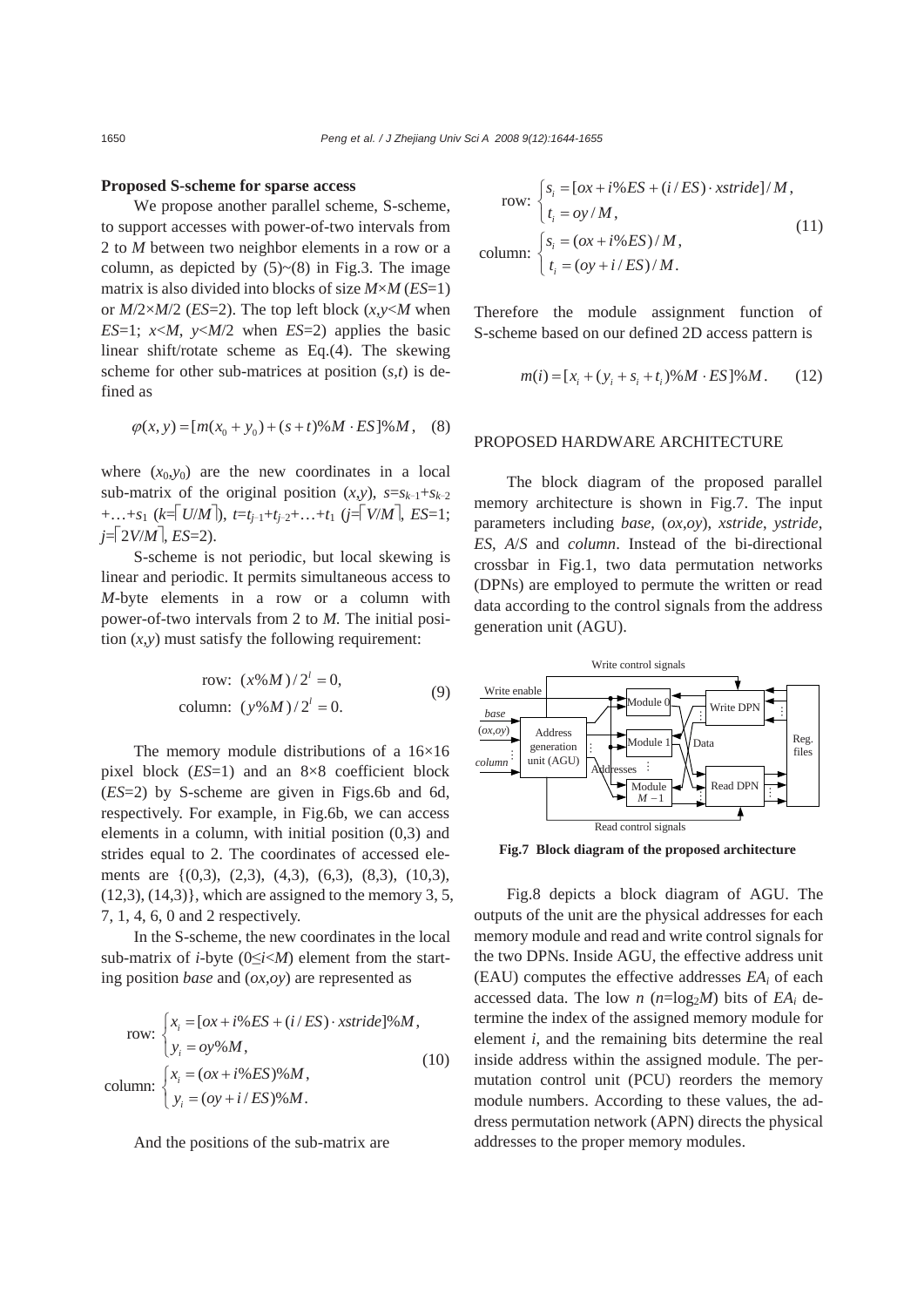

**Fig.8 Block diagram of AGU** 

The detailed circuit of the EAU is shown in Fig.9. According to above discussion in Section 4, the effective address of each element  $EA_i$  ( $0 \le i \le M$ ) is described as Eq. $(13)$ . *EA<sub>i</sub>* is obtained by the addition of a pre-skewed base-stride (*BS*), the sum of strides in horizontal and vertical directions (*Si*) and the memory-bank offsets (*OFi*).

$$
EA_i = BS + S_i + OF_i.
$$
 (13)

Fig.9a computes the first addendum term *BS* using the following relation: *BS*=*base*+*oy*×*ystride*. Fig.9b shows the computation of *Si*, described as

$$
S_i = \begin{cases} \n\alpha + i\% ES + (i/ES) \cdot x \, \text{stride, row,} \\ \n\alpha + i\% ES + (i/ES) \cdot y \, \text{stride, column.} \n\end{cases} \tag{14}
$$

The logic for computing the offset value  $OF<sub>i</sub>$  is presented in Fig.9c. The computations of  $OF<sub>i</sub>$  are different for A-scheme and S-scheme, represented by Eqs.(15) and (16), respectively:

$$
OF_i = \begin{cases} y_i \cdot ES, & x_i + y_i < M, \\ -(M - y_i) \cdot ES, & x_i + y_i \ge M, \end{cases} \tag{15}
$$

$$
OF_i = \begin{cases} (y_i + s_i + t_i) \cdot ES, & x_i + y_i + s_i + t_i < M, \\ -(M - y_i - s_i - t_i) \cdot ES, & x_i + y_i + s_i + t_i \ge M, \\ (16) \end{cases}
$$

where  $(x_i, y_i)$  and  $(s_i, t_i)$  are defined and calculated by Eq.(6), Eq.(10) and Eq.(11), respectively. Finally, the additions of effective addresses for *M* memory modules are shown in Fig.9d. Since the value of *ES* is only 1 or 2, the logic for pre-processing in Fig.9 is implemented just by multiplexers. Due to the restrictions of *base* and *ystride* value,  $s(EA_i)=EA_i\%M$  is equivalent to the module assignment functions described as Eq.(7) and Eq.(12) for A- and S-scheme, respectively. And their address assignment function is  $a(EA_i)=EA_i/M$ .



**Fig.9 Circuits of EAU. (a) Adder for** *BS* **computing;**  (b) Logic for  $S_i$  computing; (c) Logic for  $OF_i$  comput**ing; (d) Addition of** *EAi* **computing** 

The logic of PCU is shown in Fig.10. PCU changes the order of the module numbers according to the low *n* bits of *EAi*. The comparators are used to find the memory module number  $EA_i\%M$  that equals the constant *c*,  $c \in [0, M-1]$ . The corresponding data element of index  $i$  is forwarded to the output  $Idx_c$ . For example, with four memory module numbers  $\{s(EA_0),\}$  $s(EA_1)$ ,  $s(EA_2)$ ,  $s(EA_3)$  = {1, 2, 3, 0}, the reordered numbers are  $\{Idx_0, \,Idx_1, \,Idx_2, \,Idx_3\} = \{3, 0, 1, 2\}.$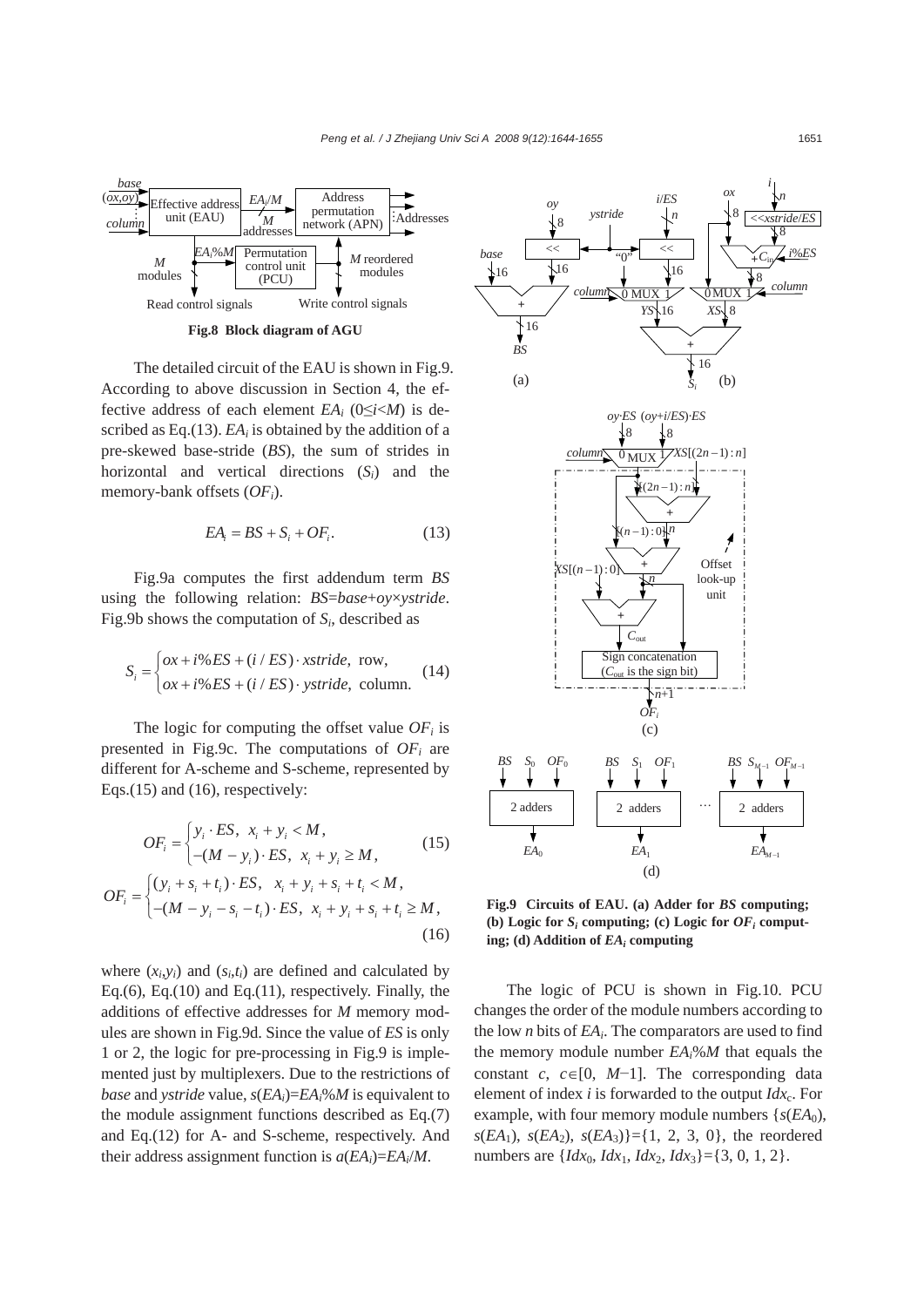

**Fig.10 Logic of permutation control unit (PCU) (1/***M* **part)**

The parallel memory system employs three full crossbar permutation networks. One of them is presented in Fig.11. Memory module numbers in the original way  $\{s(EA_0), s(EA_1), \ldots, s(EA_{M-1})\}$  are used as control signals {*Ctrl*<sub>0</sub>, *Ctrl*<sub>1</sub>, ..., *Ctrl*<sub>*M*−1</sub>} in the read DPN, while the reordered numbers {*Idx*<sub>0</sub>, *Idx*<sub>1</sub>, …, *Idx*<sub>*M*−1</sub>} are utilized as control signals in write DPN and APN.



**networks used in the parallel memory system** 

#### HARDWARE RESULTS AND COMPARISON

The proposed parallel memory architecture has been implemented in a synthesizable register transfer level Verilog-HDL. The area and timing results are obtained by logic synthesis using SYNOPSYS Design Complier. The estimates are performed for architectures with 4, 8 and 16 memory modules. Total memory capacity maintains 8 KB. The memory circuits are generated by Artisan Memory Compiler and the cost is not taken into account in this paper.

#### **Results of hardware implementation**

The proposed architecture (excluding memory modules) was synthesized using a 0.18-μm CMOS standard-cell library. Table 1 tabulates the area consumptions in gate count of the proposed parallel memory system. As shown in Table 1, the gate count of EAU increases almost linearly as *M* increases, while that of PCU and three full crossbar permutation networks increases more significantly. With *M*=16, the three permutation networks take 55% of the total area. The address widths of each memory module are

11-, 10- and 9-bit for *M*=4, 8 and 16 respectively, and the data widths are restricted to 8-bit. So the area is different between the APN and two DPNs.

|  |  | Table 1 Area consumption of the proposed design |  |  |  |
|--|--|-------------------------------------------------|--|--|--|
|--|--|-------------------------------------------------|--|--|--|

|                 | Unit       | Area consumption (gate) |         |        |  |  |  |
|-----------------|------------|-------------------------|---------|--------|--|--|--|
|                 |            | $M=4$                   | $M = 8$ | $M=16$ |  |  |  |
|                 | EAU        | 1098                    | 2436    | 5188   |  |  |  |
| AGU             | <b>PCU</b> | 29                      | 191     | 1015   |  |  |  |
|                 | <b>APN</b> | 249                     | 1088    | 3840   |  |  |  |
| Write DPN       |            | 203                     | 869     | 3472   |  |  |  |
| <b>Read DPN</b> |            | 203                     | 869     | 3472   |  |  |  |
| Total           |            | 1782                    | 5453    | 16987  |  |  |  |

The delay evaluations of each unit are shown in Table 2. The delay of the proposed parallel memory architecture consists mainly of AGU (especially the EAU) and memory module access. However, the delay of EAU almost maintains constant as *M* increases. The delay of the PCU and three permutation networks increases remarkably as *M* increases.

**Table 2 Delay estimations of each unit** 

|                 | Unit       | Delay estimation (ns) |         |        |  |  |  |  |
|-----------------|------------|-----------------------|---------|--------|--|--|--|--|
|                 |            | $M=4$                 | $M = 8$ | $M=16$ |  |  |  |  |
|                 | EAU        | 2.56                  | 2.65    | 2.90   |  |  |  |  |
| AGU             | <b>PCU</b> | 0.29                  | 0.45    | 0.60   |  |  |  |  |
|                 | <b>APN</b> | 0.24                  | 0.38    | 0.41   |  |  |  |  |
| Memory module   |            | 2.05                  | 2.01    | 2.00   |  |  |  |  |
| Write DPN       |            | 0.22                  | 0.37    | 0.41   |  |  |  |  |
| <b>Read DPN</b> |            | 0.22.                 | 0.37    | 0.41   |  |  |  |  |

#### **Comparison**

Table 3 lists the implementations and properties of reference parallel memory architectures with the proposed. The area consumptions of these architectures (excluding memory modules) are shown in Table 4. The given transistor counts in (Tanskanen *et al.*, 2004; 2005) are converted into gate counts by supposing four transistors per single 2-input NAND gate. CPMA (Aho *et al.*, 2004) offers very wide configurability and can support a multitude of data patterns demanded in several applications. The results shown in Table 4 contain only the equivalent implementation of (Aho *et al.*, 2007) and our design. Three full crossbars are employed as permutation networks in (Aho *et al.*, 2004; 2007) and the proposed architecture. Their circuits of PCU, APN and two DPNs are similar to those depicted in Section 5.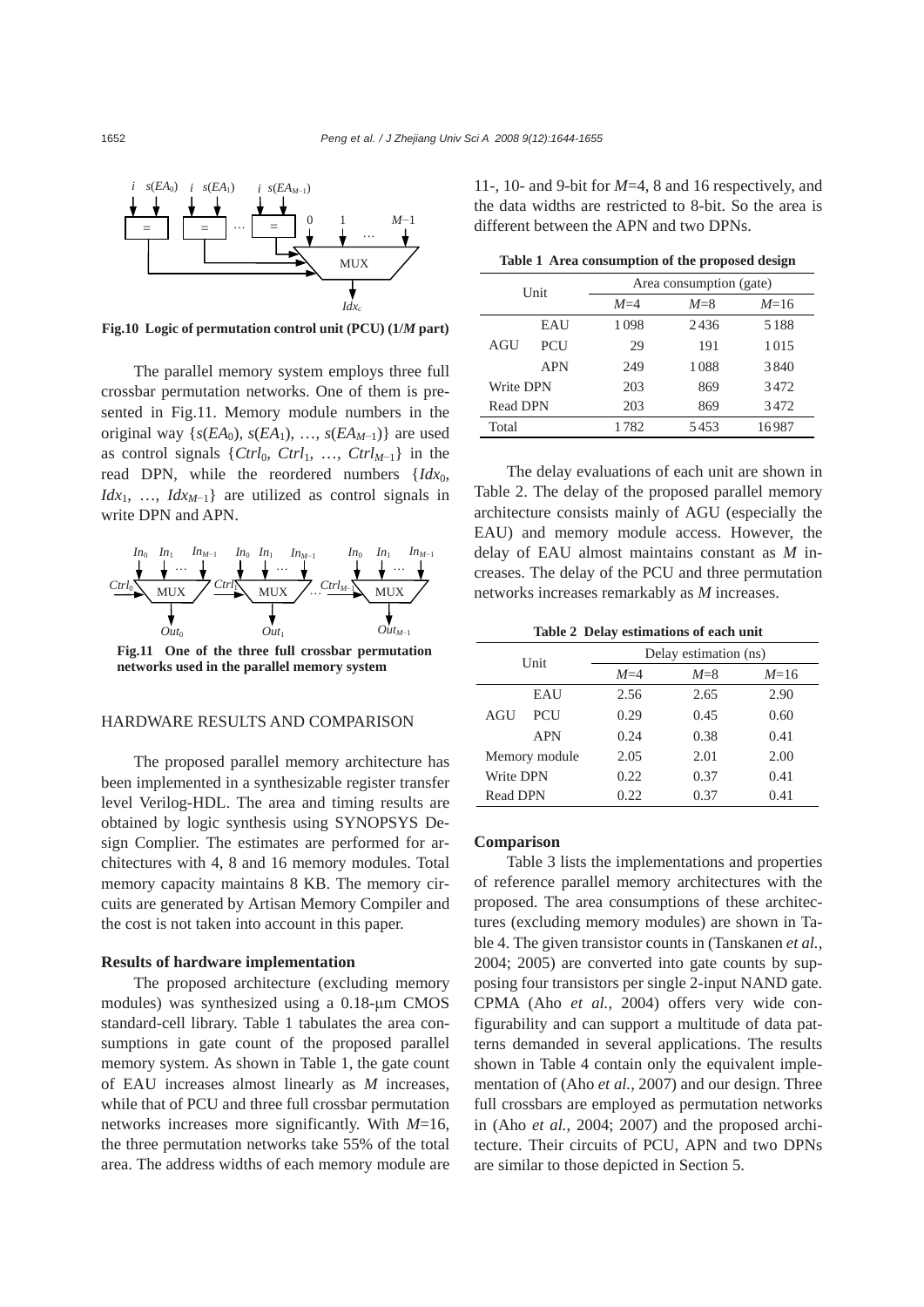**Table 3 Comparison with existing parallel memory architectures** 

| Source                          | Technology<br>Capacity |             | Skewing scheme       | Data-type         | Access format                                          |
|---------------------------------|------------------------|-------------|----------------------|-------------------|--------------------------------------------------------|
| Li et al., 2005<br>$0.35 \mu m$ |                        | 80 B/module | Linear               | <b>B</b> yte      | Row, column                                            |
| Tanskanen et al., 2004          | $0.35 \mu m$           | Total 8 KB  | Linear               | <b>B</b> yte      | Row                                                    |
| Tanskanen et al., 2005          | $0.35 \mu m$           | Total 8 KB  | <b>XOR</b>           | <b>B</b> yte      | Row, column, rectangle                                 |
| Aho et al., 2004                | $0.25 \mu m$           | 2 KB/module | Linear, XOR, diamond | <b>B</b> yte      | Nearly arbitrary                                       |
| Aho et al., 2007                | $0.18 \mu m$           | 512 B/mol   | <b>XOR</b>           | <b>B</b> yte      | 1D arbitrary                                           |
| This work                       | $0.18 \mu m$           | Total 8 KB  | Linear shift/rotate  | Byte<br>Half-word | Row, column, power-of-two<br>strides in two directions |

**Table 4 Comparison of gate counts with reference architectures**

| Source                 |                  | Area consumption (gate) |        | Source                                          |
|------------------------|------------------|-------------------------|--------|-------------------------------------------------|
|                        | $M=4$<br>$M = 8$ |                         | $M=16$ | Λ                                               |
| Li et al., 2005        |                  | 1350                    |        | 2<br>Aho et al., 2007                           |
| Tanskanen et al., 2004 | 862              | 1753                    |        | 3<br>This work                                  |
| Tanskanen et al., 2005 | 883              | 3286                    | 13535  |                                                 |
| Aho et al., 2004       | 11169            | 29952                   | 79639  |                                                 |
| Aho et al., 2007       | 1042             | 4069                    | 14882  | $-1st$ cycle $-$                                |
| This work              | 1782             | 5453                    | 16987  | Effective<br>ermutation<br>Read<br>addrace unit |

As shown in Table 4, the parallel memory architectures with fewer access formats and fixed memory modules, like (Li *et al.*, 2005) and (Tanskanen *et al.*, 2004), require noticeable less area than configurable architectures. For example, Li *et al.*(2005)'s system consumes only 20% gate counts of the proposed architecture with 8 memory modules. However, the architecture of (Aho *et al.*, 2007) and the proposed architecture demand 18% and 23% respectively of the CPMA gate count with *M* from 4 to 16. Although architectures in (Aho *et al.*, 2007) and (Tanskanen *et al.*, 2005) have a little advantage in area consumption over the presented architecture, they do not support stride access of 16-bit element and 2D stride access patterns. Therefore, the proposed system makes a tradeoff between flexibility and area-efficiency for video coding.

For further comparison with Aho *et al*.(2007)'s architecture, the proposed architecture is also divided into 3 and 2 pipeline stages for read and write respectively, depicted as Fig.12. Table 5 shows the critical path timing of Aho's and the proposed architecture with pipelining. The critical path of the proposed system is from EAU to APN, which has a longer delay than Aho's by a factor of 1.17, when  $M=4$ . But when  $M=8$  and 16, the delay of Aho's exceeds our design, because the delay of EAU in the proposed architecture almost maintains constant as *M* **Table 5 Critical path time of (Aho** *et al.***, 2007) and this work** 

| Source           | Critical path time (ns) |         |        |  |  |  |  |  |
|------------------|-------------------------|---------|--------|--|--|--|--|--|
|                  | $M=4$                   | $M = 8$ | $M=16$ |  |  |  |  |  |
| Aho et al., 2007 | 2.68                    | 3.91    | 5.02   |  |  |  |  |  |
| This work        | 3.14                    | 3.77    | 4.33   |  |  |  |  |  |



**Fig.12 Pipeline architecture for read and write operations**

increases. Hence, the proposed architecture is more extensible for a wider bus width. The synthesis results show that the proposed system can achieve 318, 265, and 230 MHz clock frequency with 4, 8, and 16 memory modules, respectively.

#### PERFORMANCE COMPARISONS

According to the 2D access pattern in Fig.4, the vector data load and store instructions are defined as

*vLD Base*, *Ox, Oy*, *Mode*, *vR* //load *vR* from memory *vST vR*, *Base*, *Ox*, *Oy*, *Mode*  //store *vR* into memory

where *vR* is an *M*-byte vector register. *Base*, *Ox*, *Oy* are 16-bit registers, which contain the base address, the horizontal offset and the vertical offset,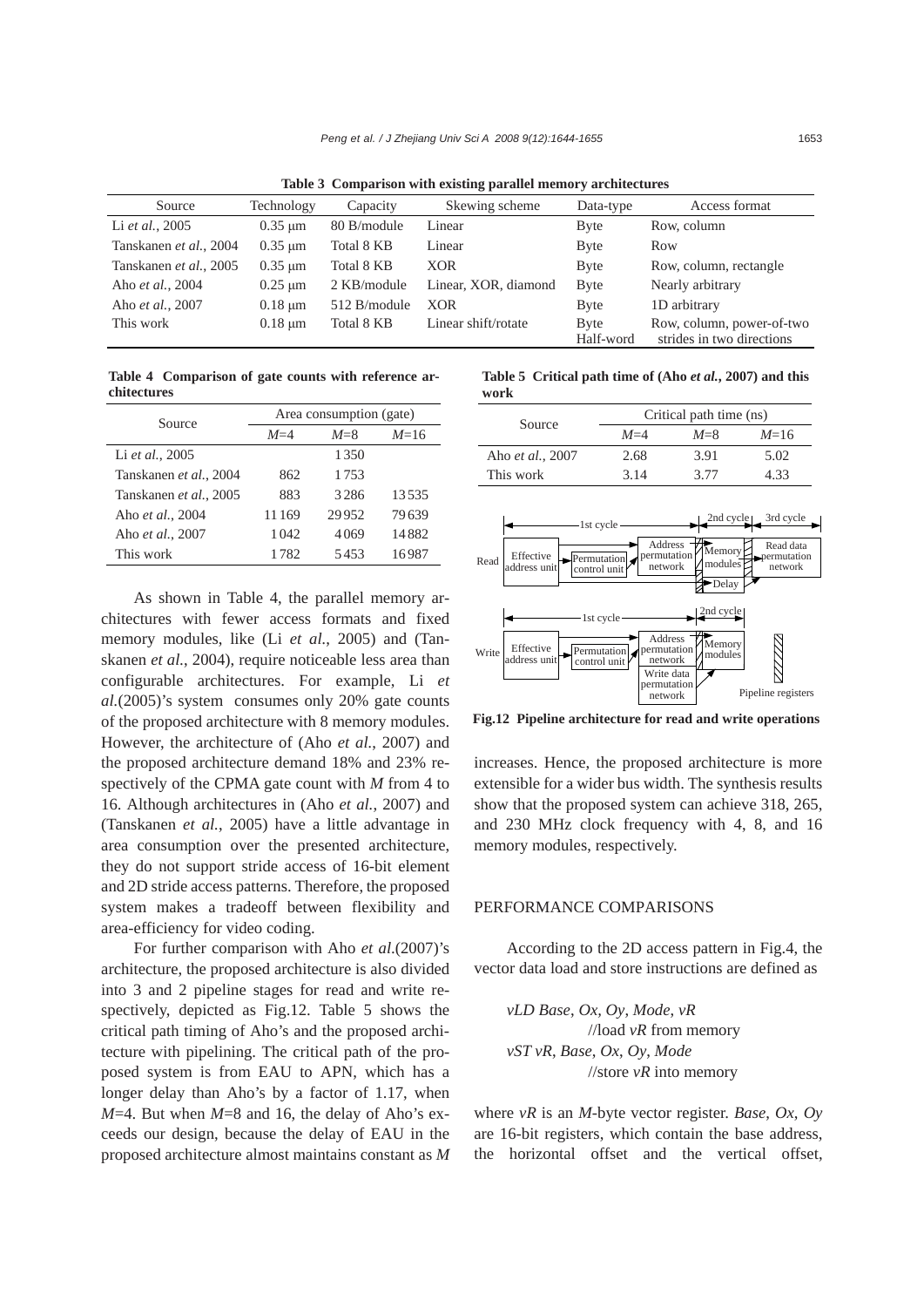respectively. *Mode* is the 16-bit configuration register, in which parameters, including *xstride*, *ystride*, *ES*, *A/S* and *column*, are specified before memory access.

Three typical kernels of video coding, including 16×16 SAD (full pixel), 8×8 OMBC (overlapped block motion compensation) and 8×8 IDCT, are implemented for performance comparisons. Table 6 shows the memory instruction counts (permutation overheads are included) of different memory architectures. In the 16×16 SAD, current block data are correctly word-aligned, but the matched reference data in the search area are unaligned. The word-addressable memory needs extra memory access and "align" operations for reference data access. In the 8×8 OMBC, accessing every other pixel is required in the interpolated area. One extra memory access and one "mix" operation are needed per row for word- and byte-addressable memories. The wordand byte-addressable memories need matrix transposition between the row and column transforms in the 8×8 IDCT. According to (Lee, 2000), 32, 32 and 24 "mix" instructions are used for the 8×8 transposition, in the cases *M*=4, 8 and 16, respectively. Tanskanen *et al.*(2005) do not support parallel access to coefficients with power-of-two strides for 2D orthogonal transforms. Then it requires extra "mix" instructions to permute subwords for in-place computation of the 8×8 IDCT. As can be seen from Table 6, the proposed architecture obtains 1.95× speedups in the 8×8 IDCT function compared to (Tanskanen *et al.*, 2005).

Furthermore, the proposed architecture has been implemented on VSP (Liu *et al.*, 2006), which has a dual-pipeline 64-bit SIMD architecture with 8 byte-addressable memory modules. We develop a cycle-accurate simulator for performance evaluation. Fig.13 shows the cycle counts of H.264 decoding (excluding entropy decoding) at 30 fps (QCIF, *QP*=28), for both VSP with and without the proposed architecture. It can be seen that VSP enhanced with the proposed architecture achieves 1.28× speedups for H.264 real-time decoding, compared to VSP in (Liu *et al.*, 2006).



**Fig.13 Performance comparison on VSP with and without proposed architecture for H.264 decoding** 

| Memory architecture    | $16\times16$ SAD |     | $8\times8$ OMBC |     | $8\times8$ IDCT |    |     |     |    |
|------------------------|------------------|-----|-----------------|-----|-----------------|----|-----|-----|----|
|                        |                  |     | 16              |     |                 | 16 |     |     | 16 |
| Word-addressable       | 208              | 112 | 64              | 256 | 168             | 84 | 292 | 162 | 90 |
| Byte-addressable       | 128              | 64  | 32              | 256 | 168             | 84 | 292 | 162 | 90 |
| Tanskanen et al., 2005 | 128              | 64  | 32              | 176 | 88              | 44 | 260 | 130 | 66 |
| Proposed               | 128              | 64  | 32              | 176 | 88              | 44 | 132 | 66  | 34 |

**Table 6 Instruction counts of memory access with** *M***=4, 8, and 16** 

## **CONCLUSION**

SIMD architectures provide a cost-effective solution to exploit inherent data-level parallelism of video coding. But the performance is quite limited by the overheads of providing operands in a format amenable to SIMD processing. Therefore, an optimal parallel memory architecture is required for accessing subwords simultaneously, so as to eliminate the excessive memory operations and explicit data rearrangements. In this paper, we propose a parallel

memory architecture for video coding with power-of-two memory modules. It employs two novel skewing schemes to provide conflict-free parallel access to adjacent elements or with power-of-two intervals in both horizontal and vertical directions. They support stride data access of both 8-bit and 16-bit data types in video processing. The proposed system with 4, 8 and 16 memory modules have been implemented under a 0.18-μm COMS technology, and the costs vary from 2.4k to 19k gates excluding memory cells. Furthermore, the results show that the